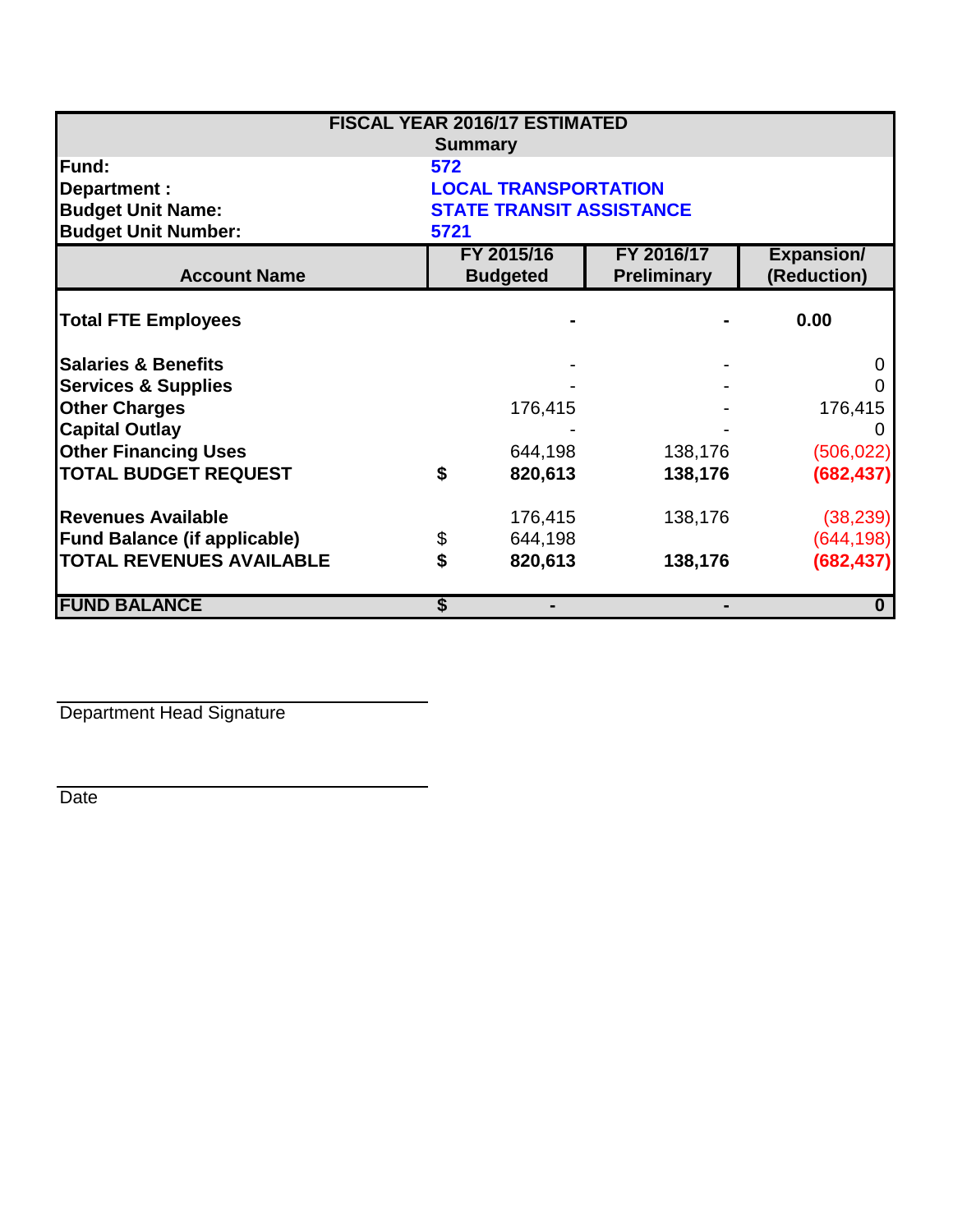## **FISCAL YEAR 2016/17 ESTIMATED REVENUES**

| <b>Budget Unit:</b><br>Fund:<br><b>Budget Unit #</b> | <b>LOCAL TRANSPORTATION FUND</b><br>572<br>5721 | Add description of all State and Federal revenues and<br>Operating Transfers In. Add lines if needed. |                |                |              |                |
|------------------------------------------------------|-------------------------------------------------|-------------------------------------------------------------------------------------------------------|----------------|----------------|--------------|----------------|
| <b>Account</b>                                       | <b>Account Name</b>                             | <b>Description</b>                                                                                    | FY 2013/14     | FY 2014/15     | FY 2015/16   | FY 2016/17     |
|                                                      |                                                 |                                                                                                       | <b>ACTUALS</b> | <b>ACTUALS</b> | <b>FINAL</b> | <b>REQUEST</b> |
| 2003000<br>2003900                                   | <b>INTEREST</b><br>FAIR MKT VLU/INT REV ADJ     |                                                                                                       | 713<br>(25)    | 1,888          |              |                |
| 2006200<br>2006200<br>2006200                        | STATE - OTHER<br>STATE - OTHER<br>STATE - OTHER | State Transit Assistance (STA)<br>Cal EMA<br><b>PTMISEA</b>                                           | 1,394,697      | 240.335        | 176.415      | 138,176        |
| <b>TOTAL</b>                                         |                                                 |                                                                                                       | 1,395,385      | 242,223        | 176,415      | 138,176        |